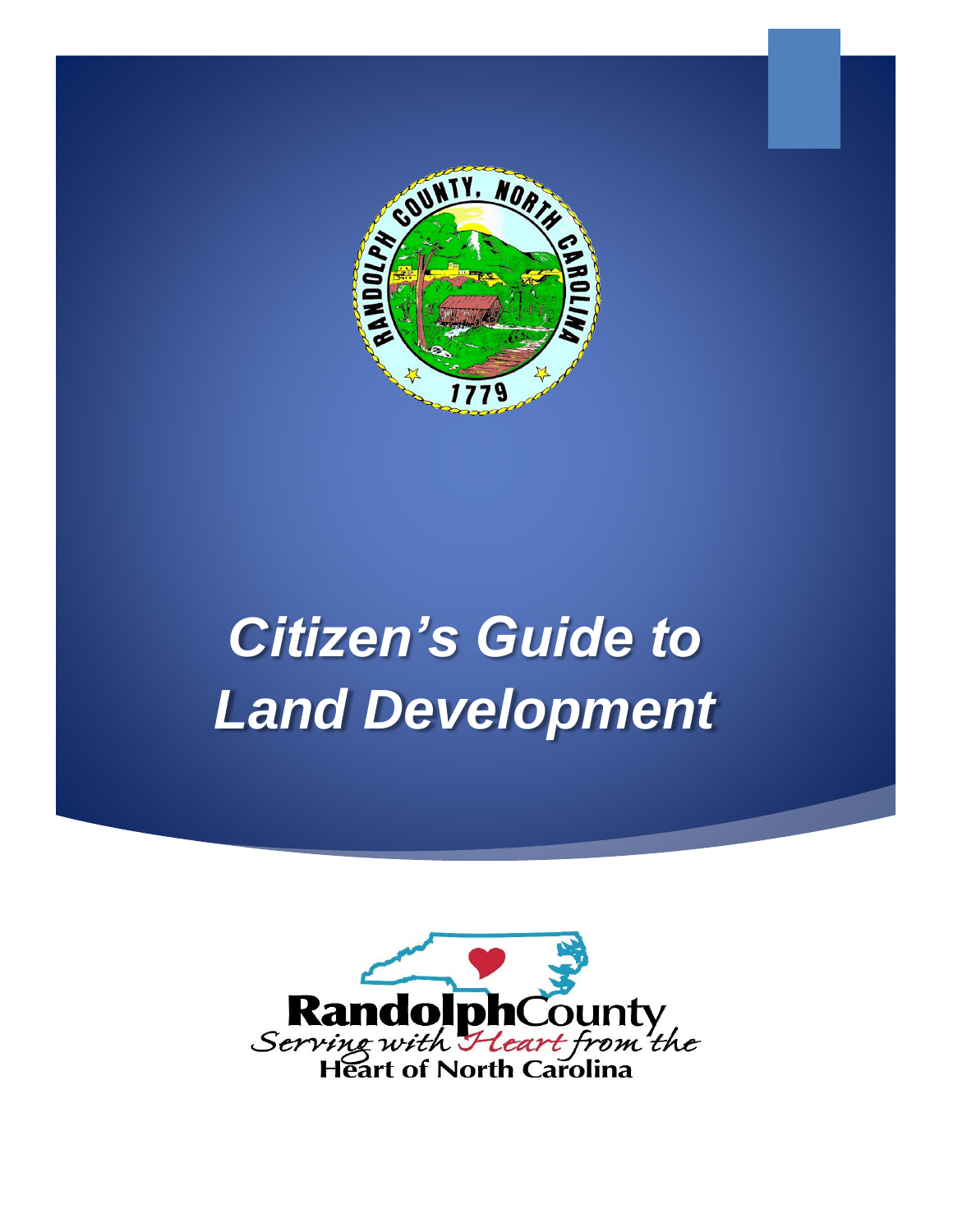*The information contained in this Citizens Guide to Land Development is a general outline and guide to land use planning and development in Randolph County. It does not include all applicable regulations but should be helpful to citizens as a quick reference and summary of County development standards and policies.*

*For more information, citizens should contact the Randolph County Department of Planning and Zoning, Randolph County Central Permit Building, 204 E Academy Street, P O Box 771, Asheboro, NC 27204, (336) 318-6555, or the appropriate agency as listed in this guide or check the County website at [http://www.randolphcountync.gov.](http://www.randolphcountync.gov/)*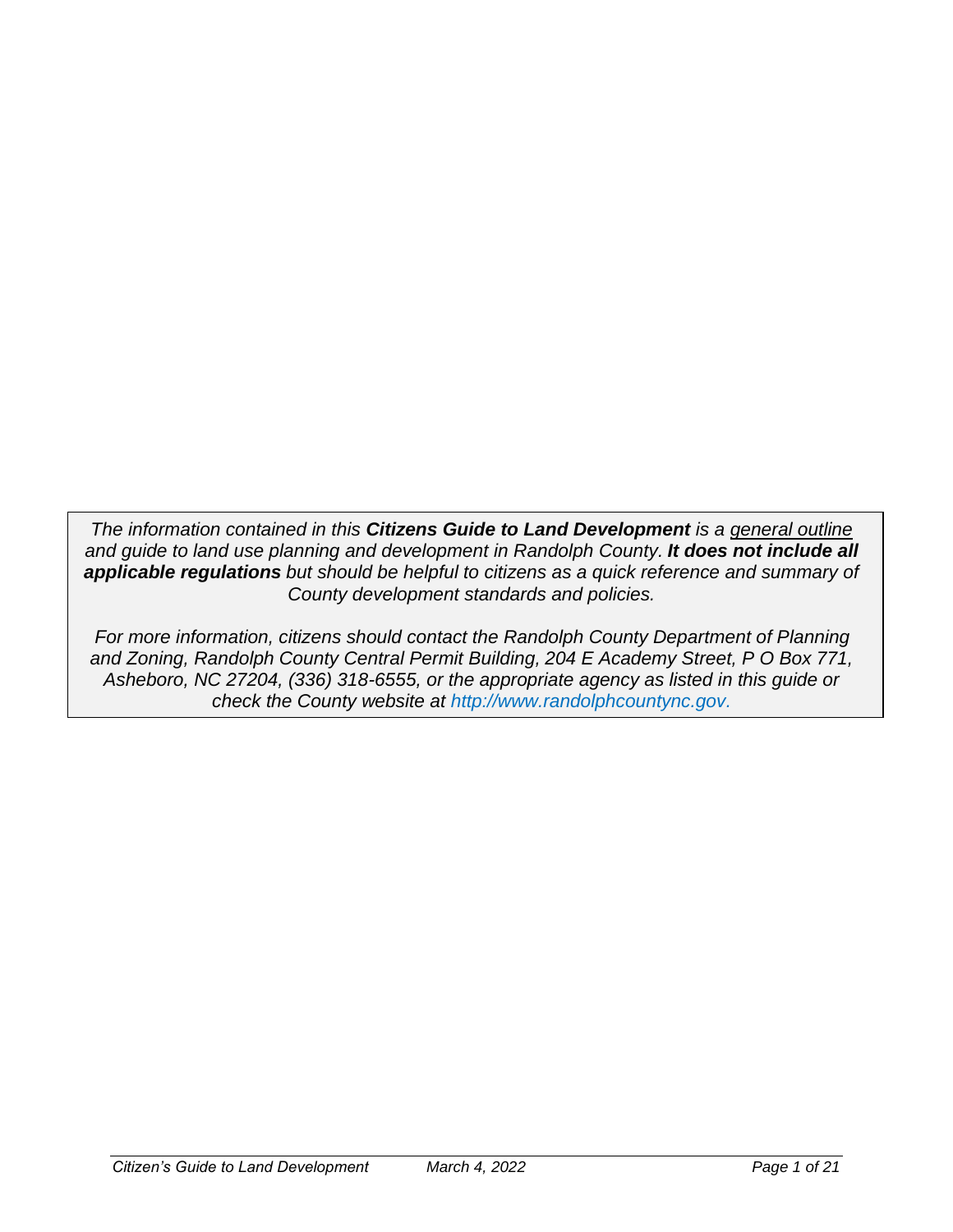# **Central Permit Management System**

All permits in Randolph County are coordinated through a computerized Land Records and Permit Management system. Through this system, Randolph County can accurately track each stage of development through the planning and inspection process. It will allow the citizen to obtain more timely and accurate property information and development status while enabling the County more efficient use of personnel.

Randolph County operates a Central Permit Office at the Randolph County Central Permit Building, 204 East Academy Street, Asheboro, where all development permits or applications can be obtained. The types of permits that can be obtained through the Central Permit Office include zoning, building, electrical, plumbing, heating, and air conditioning, well permits, septic system applications, and other specialized zoning permits as required (e.g., flood, special use, etc.).

Property Development Technicians will help you during each stage of the application process. To help in the application process you should know the complete name of the property owner, address of the property, size of the tract or lot, name of any subdivision, and road name.

The first permit required in Randolph County is the Zoning permit. Before commencing the construction, erection, addition to, or placement of any building or structure, including signs, the Zoning permit must be obtained.

### **Property Development Advisory Team**

Licensed General Contractors, Architects, Engineers, and other professional developers have found the Randolph County Central Permit system effective and timely. However, our existing system did not always adequately support those citizens that were not professional developers or contractors. These citizens often fell between the cracks of the development process and were often confused by the laws and codes that they had to navigate to complete their project**.** Because of the desire to provide outreach to these citizens, Randolph County staff designed an amendment to its existing Centralized Permit Ordinance that would specifically improve customer service for property owners who are planning development and acting as their contractors. These applicants are unlicensed contractors.

The County Planning Department facilitates a specialized *Property Development Advisory Team* (PDAT) consisting of representatives from the Central Permit Office, Planning & Zoning Department, Environmental Health Department, Building Inspections Office, and the Fire Marshal's Office. This Team meets on an as-needed basis. The PDAT is designed to assist and help property owners that are not professional builders. Property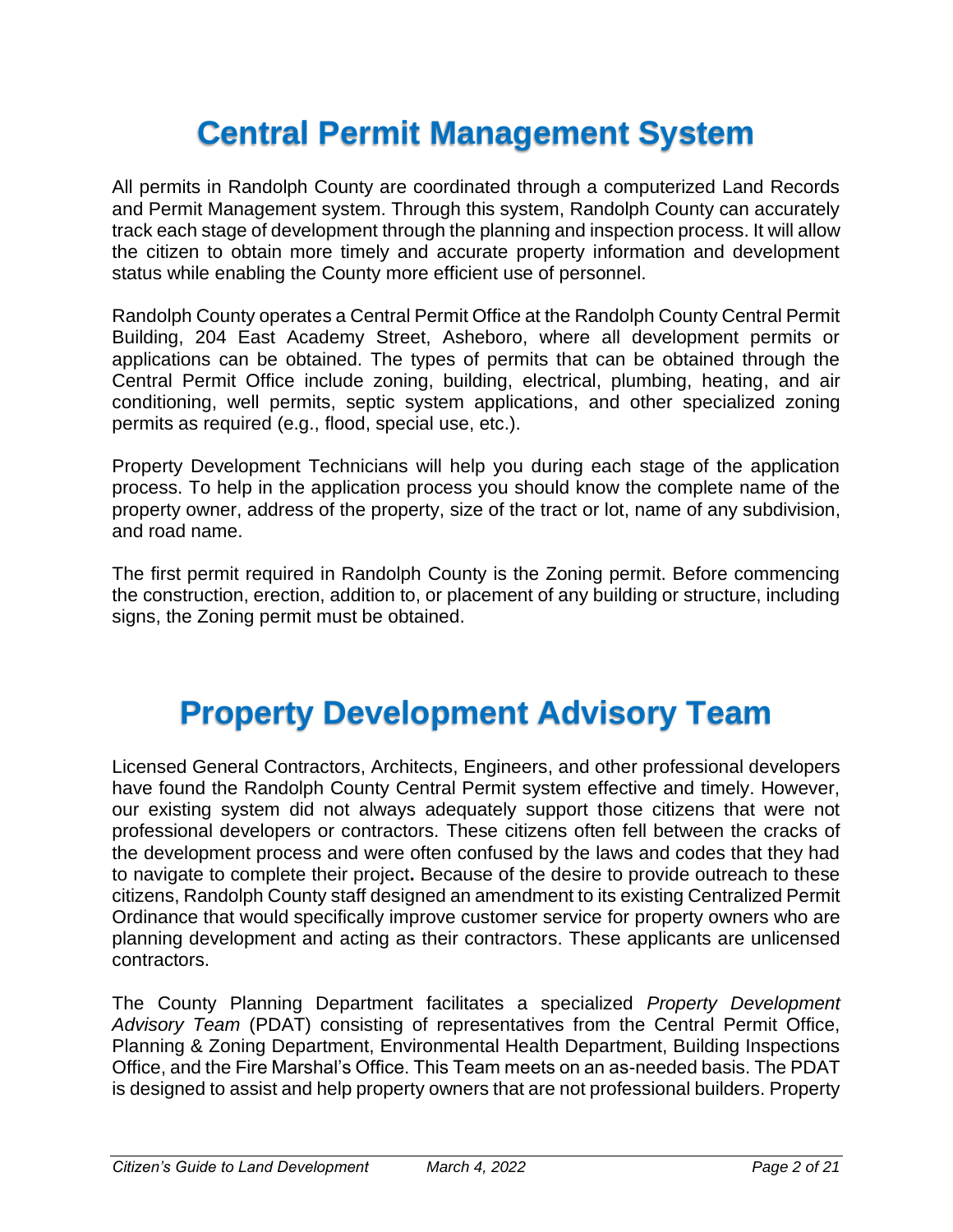owners in this context would include, but are not limited to, individuals, business owners, church groups or church organizations, athletic booster clubs, school groups or organizations (e.g., parent-teacher organization), or any other for-profit or non-profit organization. The types of projects reviewed by the PDAT include, but are not limited to, conversions of residential structures to assembly, commercial, or industrial use, changing the use of an existing assembly, commercial, or industrial structures, or building new assembly, commercial, or industrial structures. Also, the PDAT is required to review all Special Use Permit applications and Rezoning applications, with exception of major subdivisions, before the application of public hearing can be completed.

These applicants will be identified by the Property Development Technicians and/or the Plan Review Officer. The Plan Review Officer will work with the applicant and determine the proposed development and assist the applicant in writing their proposal. The Plan Review Officer will schedule a date for the applicant to meet with the PDAT.

### **Growth Management Plan**

Randolph County planning, rezoning, and public policy development decisions are based on a formally adopted *Growth Management Plan.* The Plan prepares broad policy statements that will, when combined with designated Growth Management Areas, form an overall growth management philosophy for Randolph County. The plan identifies growth areas *(Primary* and *Secondary)* of Randolph County where a higher density of various types of development is anticipated based on the existing and future public infrastructure needed to support growth.

The plan also identifies critical, important, and sensitive growth areas of Randolph County, which includes watersheds, wetlands, flood plains, active farmlands, and similar land resources *(Rural Growth Area).* Density and layout designs of major residential subdivisions would be sensitive to groundwater recharge and the possibility that placement of public infrastructure and other public facilities may be limited.

The goal of the *Growth Management Plan* is not to stop growth, but to channel the more intense growth to areas where public infrastructure allows growth to be sustained over the long term. The Plan also provides development options for those properties located in environmentally sensitive or otherwise remote rural areas of Randolph County.

# **Randolph County Growth Management Development Process for Subdivisions**

1. *Development Impact Analysis* (prepared by County planning staff);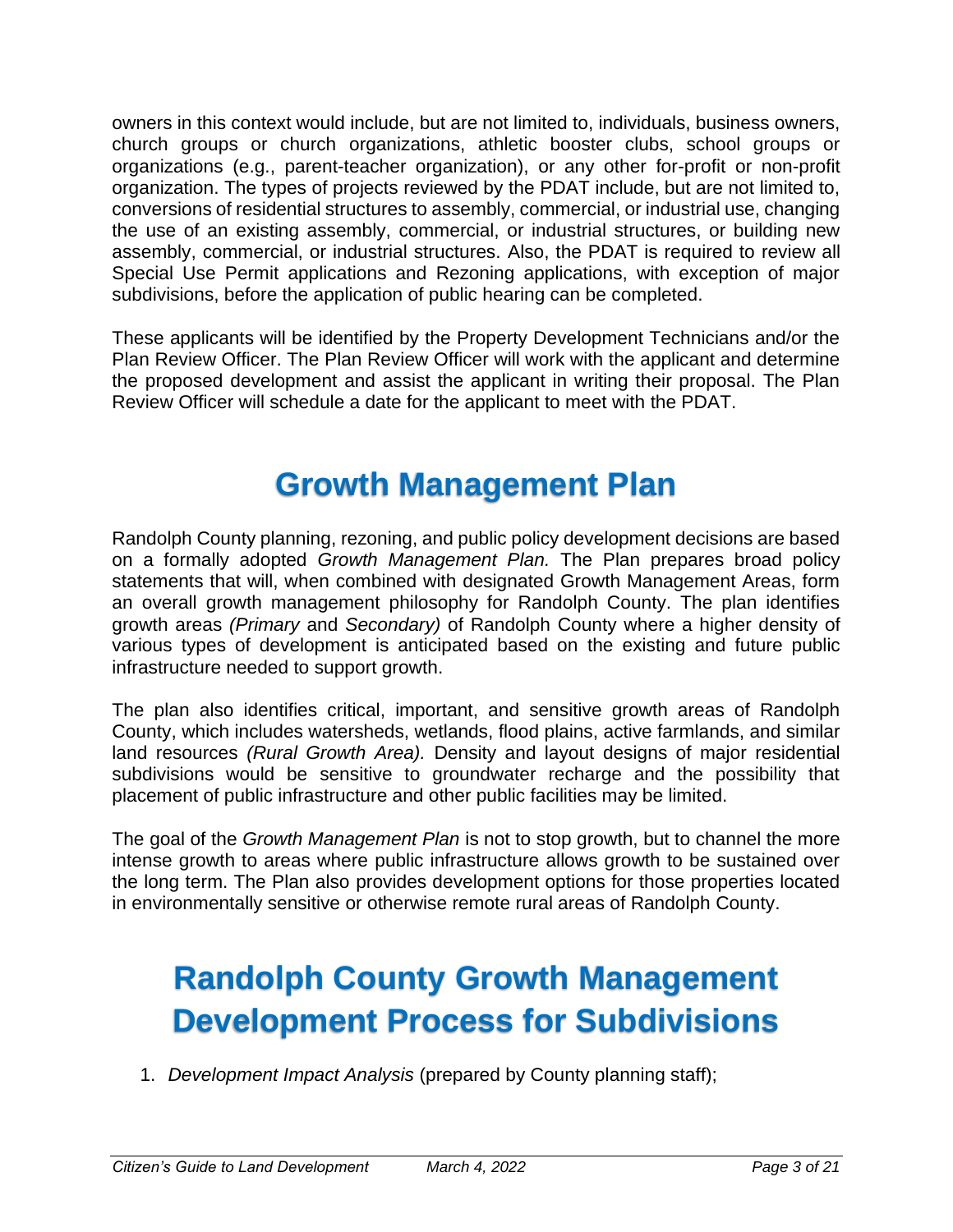- 2. Technical Review and Site Analysis (Planning Staff and developer);
- 3. *Neighborhood Information Meeting* (Informal walk-in session between County staff, developer, and citizens);
- 4. Formal recommendation from Technical Review Committee to Randolph County Planning Board; and
- 5. *Randolph County Planning Board Public Hearing* (Final decision unless appealed to the Board of County Commissioners.)

### **Growth Management Policy Guidelines**

- 
- 
- 3. Industrial Development 7. Planning Coordination
- 4. Commercial Development 8. Heritage Management
- 1. Economic Development 5. Residential Development
- 2. Public Infrastructure 6. Environmental Quality
	-
	-

# **Zoning: Land Use Planning**

All areas of Randolph County, except those in municipal limits or municipal zoning, are governed by County-wide zoning regulations. A citizen should note that several municipalities in Randolph County extend their extra-territorial zoning jurisdictions up to two miles from their municipal limits. Those municipalities maintaining extra-territorial jurisdictions are listed below along with the extent of their jurisdiction and the phone number for their planning office.

| <b>Municipality</b>    | <b>Extent of zoning</b> | <b>Planning Office</b> |
|------------------------|-------------------------|------------------------|
| City of Archdale       | Up to one mile          | 336 431-9141           |
| City of Asheboro       | Up to two miles         | 336 626-1212           |
| City of Randleman      | Up to one mile          | 336 498-2604           |
| City of Trinity        | Up to one mile          | 336 431-2841           |
| Town of Franklinville  | Up to one mile          | 336 824-2604           |
| Town of Liberty        | Up to one mile          | 336 622-4276           |
| <b>Town of Ramseur</b> | n/a                     | 336 824-8530           |
| Town of Seagrove       | n/a                     | 336 873-9811           |
| <b>Town of Staley</b>  | n/a                     | 336 318-6555           |

Randolph County zoning regulations are based on a comprehensive *Growth Management Plan.* The plan tries to outline and protect areas from incompatible development. The majority of land within the county is zoned *Residential Agricultural (RA),* which is a low-density, rural, single-family residential classification. Rezoning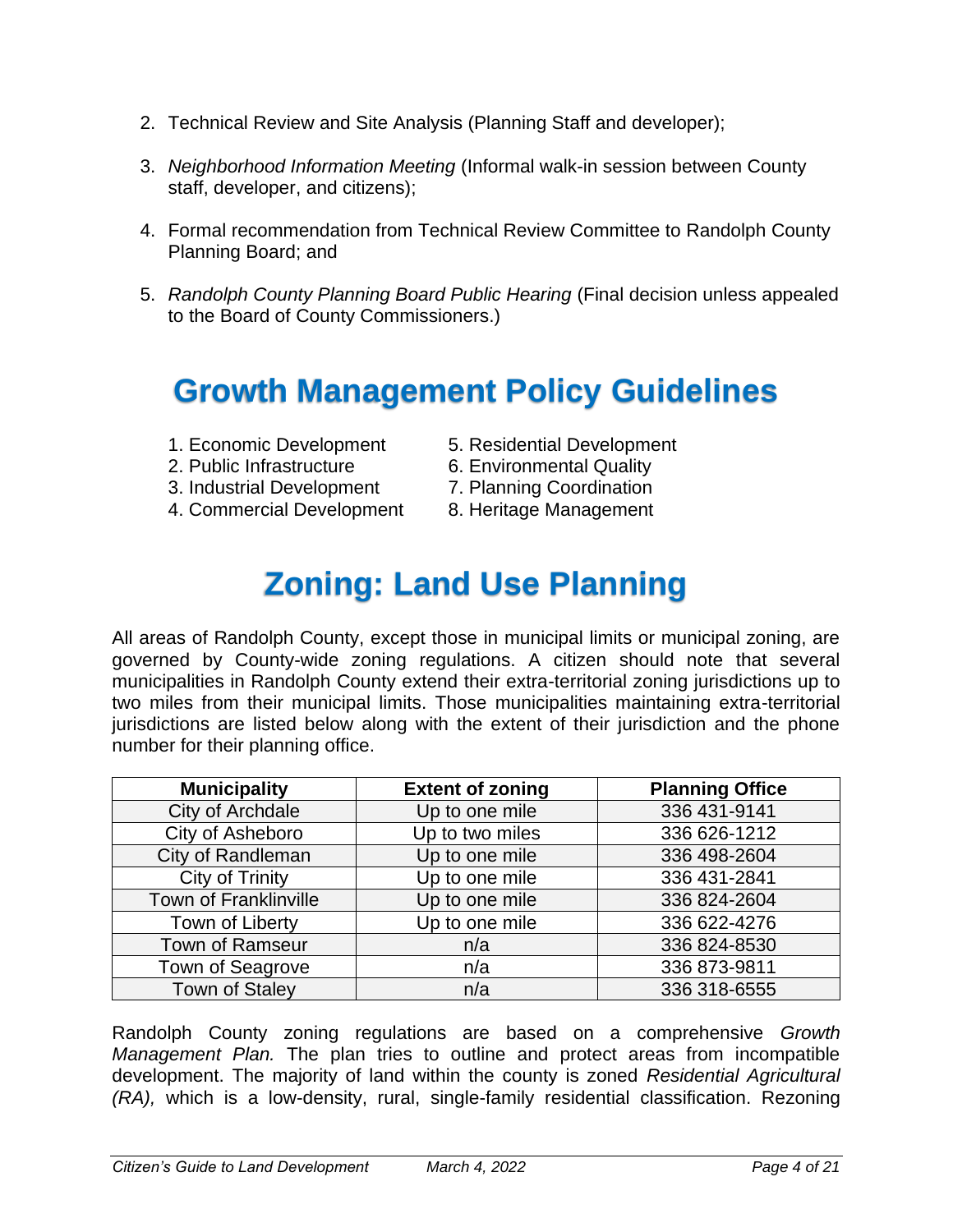requests must show that the proposed rezoning would be compatible with the area and according to the Growth Management Plan for the area.

The County is divided into various types of zoning districts. A summary of the character of these individual districts is as follows:

### *RA* **-Residential Agricultural:**

This is the zoning designation for most of the land in the County. It is a district designed for low-density residential developments and minor subdivisions and maintains the rural, agricultural character of the County.

### *RE -* **Residential Exclusive:**

The purpose of this zoning district is to allow major single-family residential subdivisions with the housing type intended to accommodate site-built residential dwellings and conventional modular homes. This district is the most restricted singlefamily residential district.

#### *RM* **- Residential Mixed:**

This area is designed to provide a place for all types of residential development (single-family, multi-family, mobile home parks, Class *A, B,* or *C* mobile homes).

#### *RR* **- Residential Restricted:**

This area is designed to provide a place for site-built, modular, and Class *A* doublewide manufactured housing on permanent masonry foundations.

### *E-1* **- Environmental District 1:**

This is the most unique zoning district in North Carolina because it is designed specifically to enhance and preserve the special character of the Zoo site. All development, other than single-family residential homes, is regulated through *Conditional District* or *Special Use Permit* review.

### *CS* **- Community Shopping District:**

The purpose of this district is to provide a place for crossroads shopping and community center shopping establishments.

### *OI* **- Office and Institutional District:**

This area is established primarily for general office and institutional use.

### *HC* **- Highway Commercial District:**

The purpose of this district is to provide a place in which the principal uses of land are for the retailing of durable goods, the provision of commercial services to industrial areas, and the provision of services to tourists.

### *LI* **- Light Industrial District:**

This district has been established as a place for light industrial warehousing and distribution and sales of large-item products.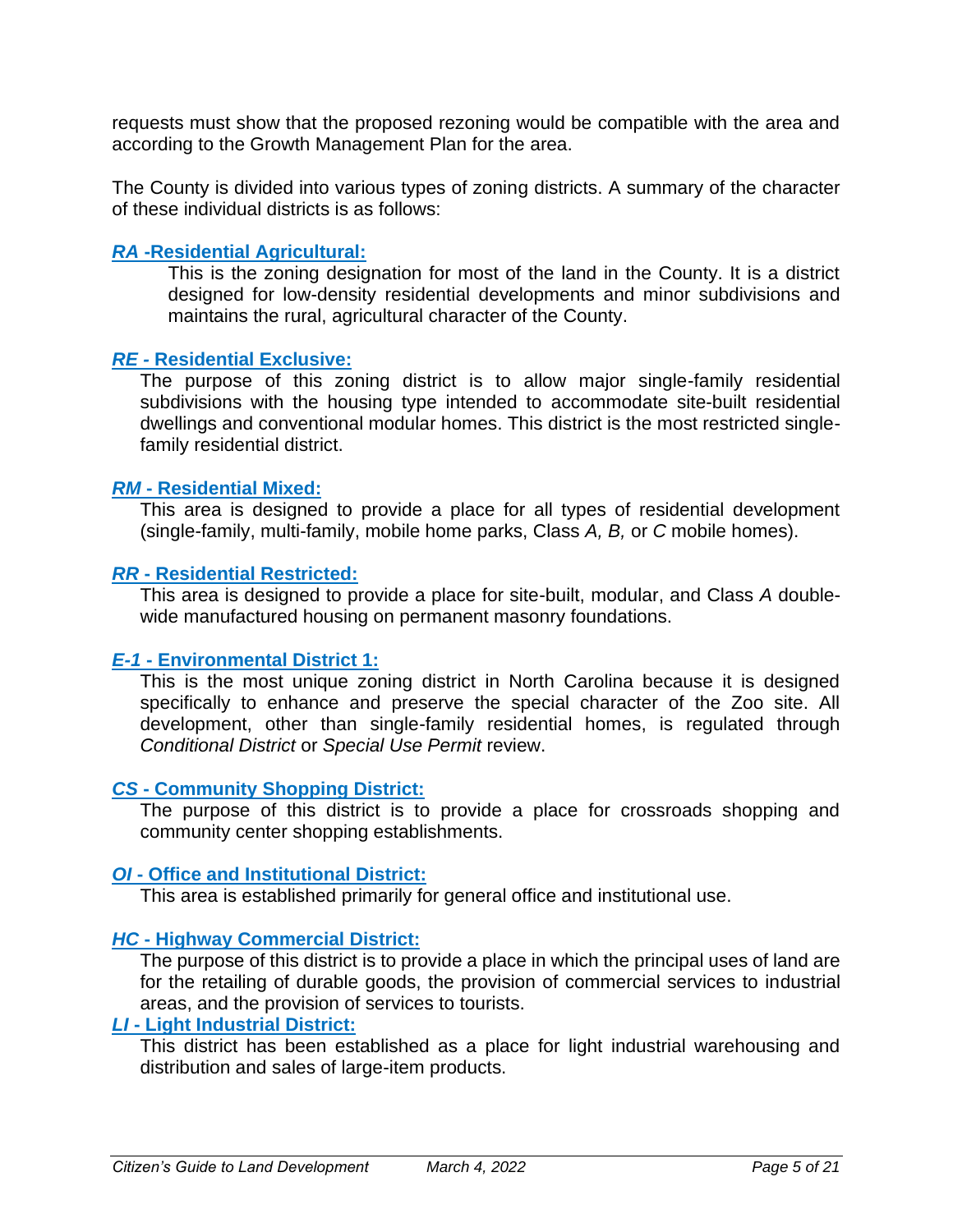### *HI* **- Heavy Industrial District:**

This zoning district is designed to accommodate those industries whose normal operations include dust, noise, odor, or other emissions which may be objectionable.

### *MAO* **- Municipal Airport Overlay District:**

The purpose of this overlay zoning district is to establish height regulations within the Asheboro Municipal Airport approach zones located within the County's jurisdiction. It is also designed to prohibit other obstructions that have the potential for endangering the lives and property of users of the Asheboro Municipal Airport and property or occupants of land within the district.

### *CLO* **- Cluster Subdivision Overlay Districts:**

The Cluster Subdivision Overlay District is established to accommodate major residential subdivision developments designed to preserve rural character by the preservation of open space and significant environmentally sensitive areas. The district permits open space, recreational, residential, and limited rural neighborhood business uses that are part of a unified design. The Cluster Subdivision Development provides for the grouping of lots and buildings to conserve open space land resources and promotes innovation in the design of the development to minimize stormwater runoff impacts and other adverse rural environmental impacts. Housing characteristics with the *CLO* district will be designated Exclusive (*CLOE*), Restricted (*CLOR*), or Mixed (*CLOM*), in conformance with other major subdivision zoning districts.

### *CLO-CD* **- Cluster Subdivision Overlay Conditional District:**

Identical to the Cluster Subdivision Overlay District except that a Conditional Permit is required as a prerequisite to any use or development as provided in this chapter.

### *RLO* **- Rural Lot Subdivision Overlay District:**

The purpose of the Rural Lot Subdivision Overlay District is to create a development option where subdivided residential lots, because of their size, offer opportunities for preserving unique and sensitive environmental features, as well as the scenic and historic character of areas. Rural Lot Subdivisions offer to maximize infiltration of precipitation to a private well water field to insure sustainable well water supplies. Housing characteristics with the *RLO* district will be designated Exclusive (*RLOE*), Restricted (*RLOR*), or Mixed (*RLOM*) in conformance with other major subdivision zoning districts. *In Rural Growth Areas minimum lot size is 3 acres.*

### *RLO-CD* **- Rural Lot Subdivision Overlay Conditional District:**

Identical to the Rural Lot Subdivision Overlay District except that a Conditional Permit is required as a prerequisite to any use or development as provided in this chapter.

### *CVO* **- Conventional Subdivision Overlay Districts:**

The Conventional Subdivision Overlay District was established to accommodate single-family residential subdivisions with four or more owner-occupied lots created for sale or building development. This district is predominantly residential and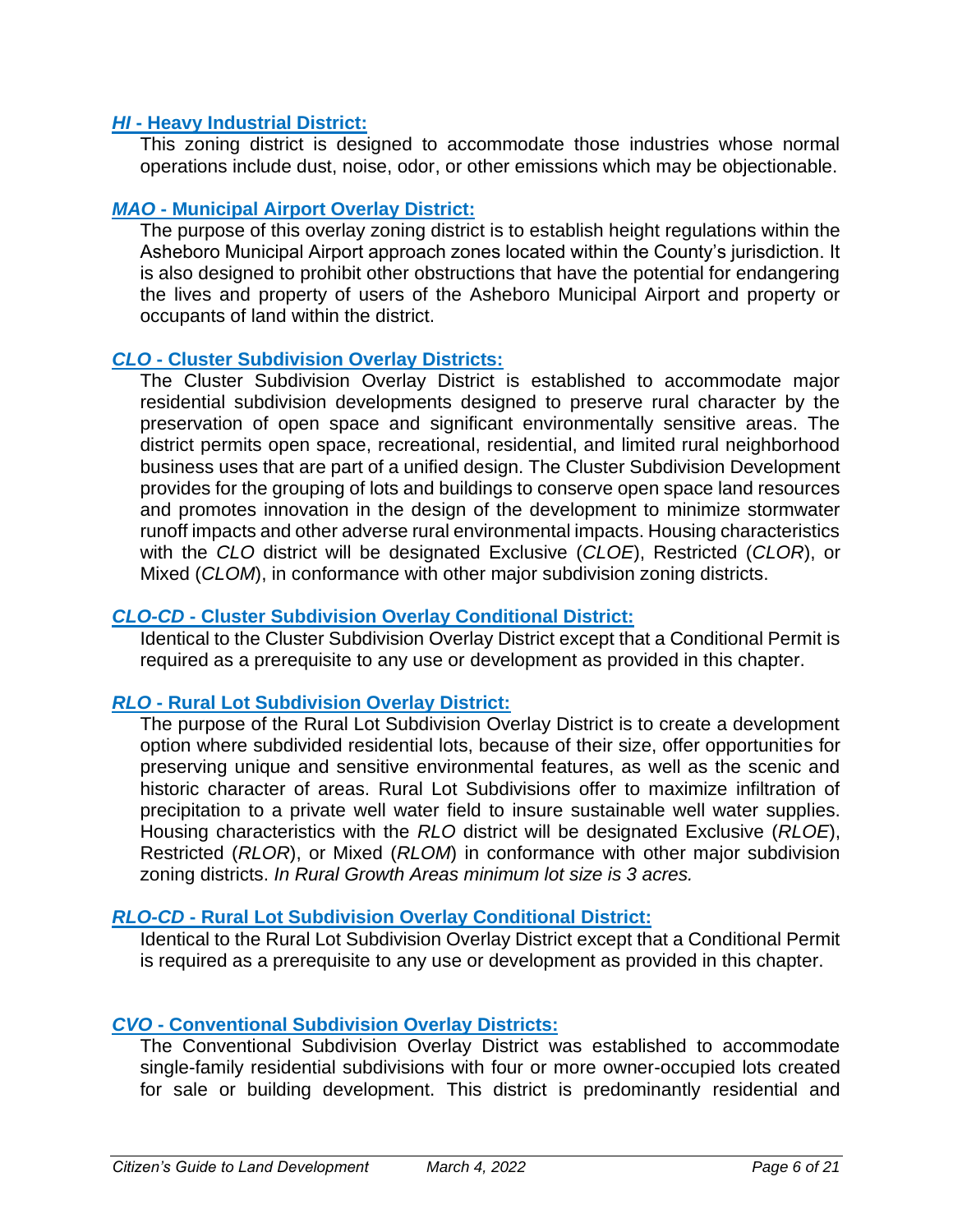suburban where current water and sewer needs are met primarily by individual wells and septic tanks. Some public infrastructure may be available in the foreseeable future. Housing characteristics with the CVO district will be designated Exclusive (CVOE), Restricted (CVOR), or Mixed (CVOM), in conformance with other major subdivision zoning districts.

### *CVO-CD* **- Conventional Subdivision Overlay Conditional District:**

Identical to the Conventional Subdivision Overlay District except that a Conditional Permit is required as a prerequisite to any use or development as provided in this chapter.

### *CEO* **- Commercial Environmental Overlay District:**

The commercial uses in this overlay district are designed to provide retail and service uses to the traveling public with an emphasis on vacation recreation needs created by the immediate presence of the North Carolina Zoological Park. This overlay district is designed for location along major highways so that they can be conveniently reached by the traveling public.

### *CEO-CD* **- Commercial Environmental Overlay Conditional District:**

Identical to the Commercial Environmental Overlay District except that a Conditional Permit is required as a prerequisite to any use or development as provided in this chapter.

### *RBO* **- Rural Business Overlay District:**

The Rural Business Overlay District was established to provide locations where compatible rural land uses such as neighborhood retail and service establishments can be located in general proximity to established rural residential areas to reduce automobile travel distances and promote better livability in the rural community.

### *RBO-CD* **- Rural Business Overlay Conditional District:**

Identical to the Rural Business Overlay District except that a Conditional Permit is required as a prerequisite to any use or development as provided in this chapter.

### *IO* **- Industrial Overlay Districts:**

This overlay district is designed for Secondary Growth Areas and in rare instances for Rural Growth Areas in the County where such a district would provide for the location of sites which would substantially increase economic activity, job creation, and the tax base of the County. This specialized district is intended to accommodate manufacturing, wholesaling, warehousing, research and development, and related activities which, through the acquisition of large acreage, the use of natural buffers, and extensive landscaping would not have a substantial adverse impact upon the general growth characteristics anticipated by the Growth Management Plan in that area.

### **SCO - Scenic Corridor Overlay Districts:**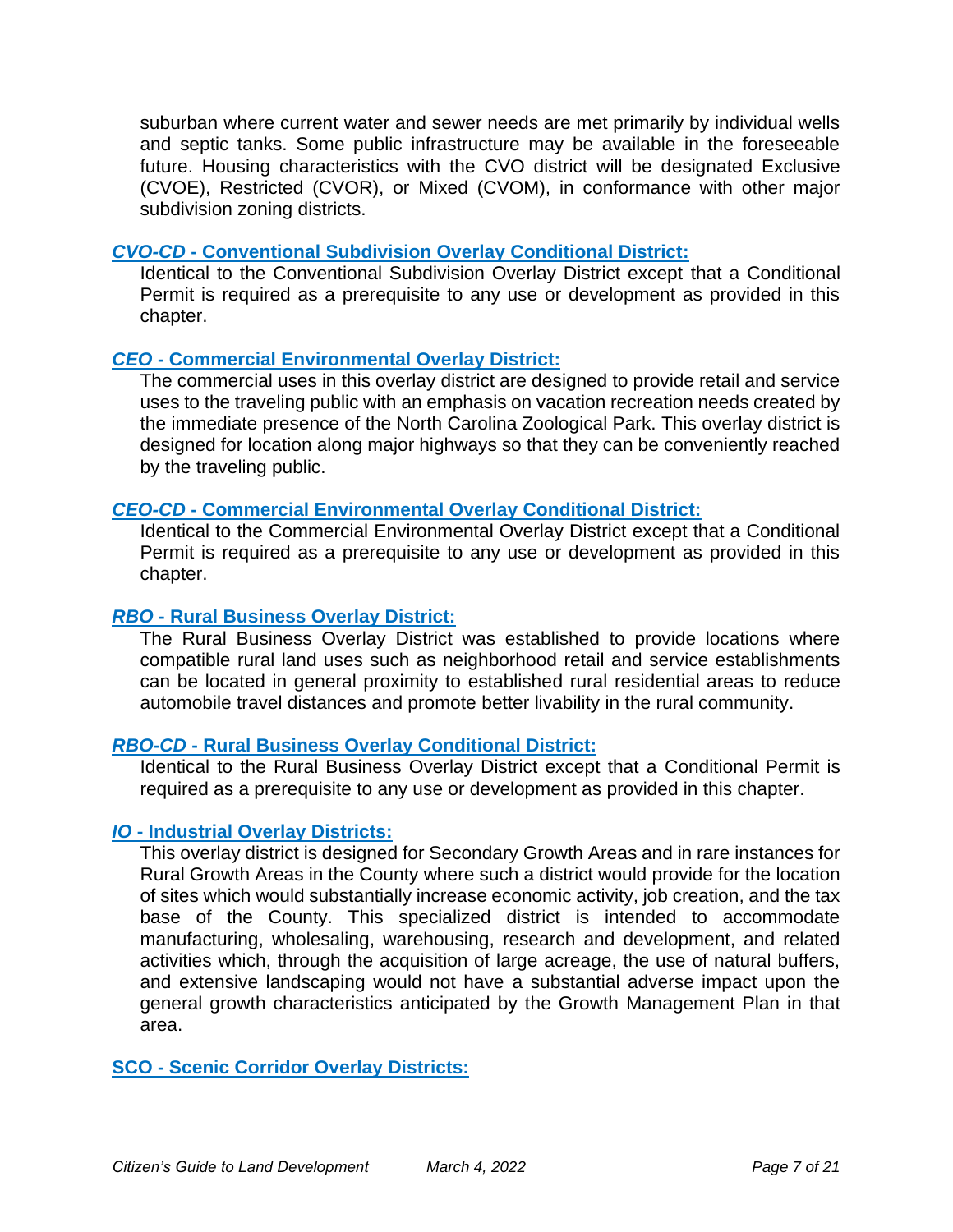The Scenic Corridor Overlay district is designed to support the arrangement of land uses along a specified corridor which shall create a visually pleasing impression. The permitted uses within an SCO district shall be the same as allowed within the underlying district unless otherwise prohibited on the Scenic Corridor Plan.

### **SEO - Special Entertainment Overlay District:**

The Special Entertainment Overlay District is designed primarily to supplement the underlying general use districts by permitting, in addition to all other permitted uses in the underlying district, retail operations which specialize in legally operated adult entertainment establishments. This district intends to prevent the concentration of adult entertainment establishments within the County of Randolph regulatory jurisdiction. The Overlay District is established to ensure that the adverse effects created by adult entertainment establishments are minimized and controlled so as not to adversely affect the adjacent property and the surrounding neighborhood by restricting their proximity to public parks, schools, hospitals, churches, day-care facilities, youth camps, civic facilities, other adult entertainment establishments, and residentially zoned areas. For a complete list of permitted uses and uses allowed under prescribed conditions, please refer to Article V, Section 1 of the *Randolph County Unified Development Ordinance*.

# **Overlay Zoning Districts**

These specialized districts *overlay* additional development standards upon the existing zoning district without completely changing the underlying zoning districts.

- **1. Conventional Subdivision Overlay District** This district allows the standard subdivision with no special requirement other than minimum lot size and road standards. (Allowed in Primary and Secondary Growth Areas.)
- **2. Rural Lot Subdivision Overlay District** This district is designed for rural areas where lot size and width might promote groundwater rechargeability and lowdensity development. *In Rural Growth Areas minimum lot size is three acres*. (Allowed in Primary, Secondary, and Rural Growth Areas.)
- **3. Cluster/Open Space Subdivision Overlay District** Accomplishes the same public purpose as the large-lot subdivision by the conservation of fifty percent open space in joint subdivision ownership. (Allowed in Primary, Secondary, and Rural Growth Areas.)

# **Conditional Zoning Districts**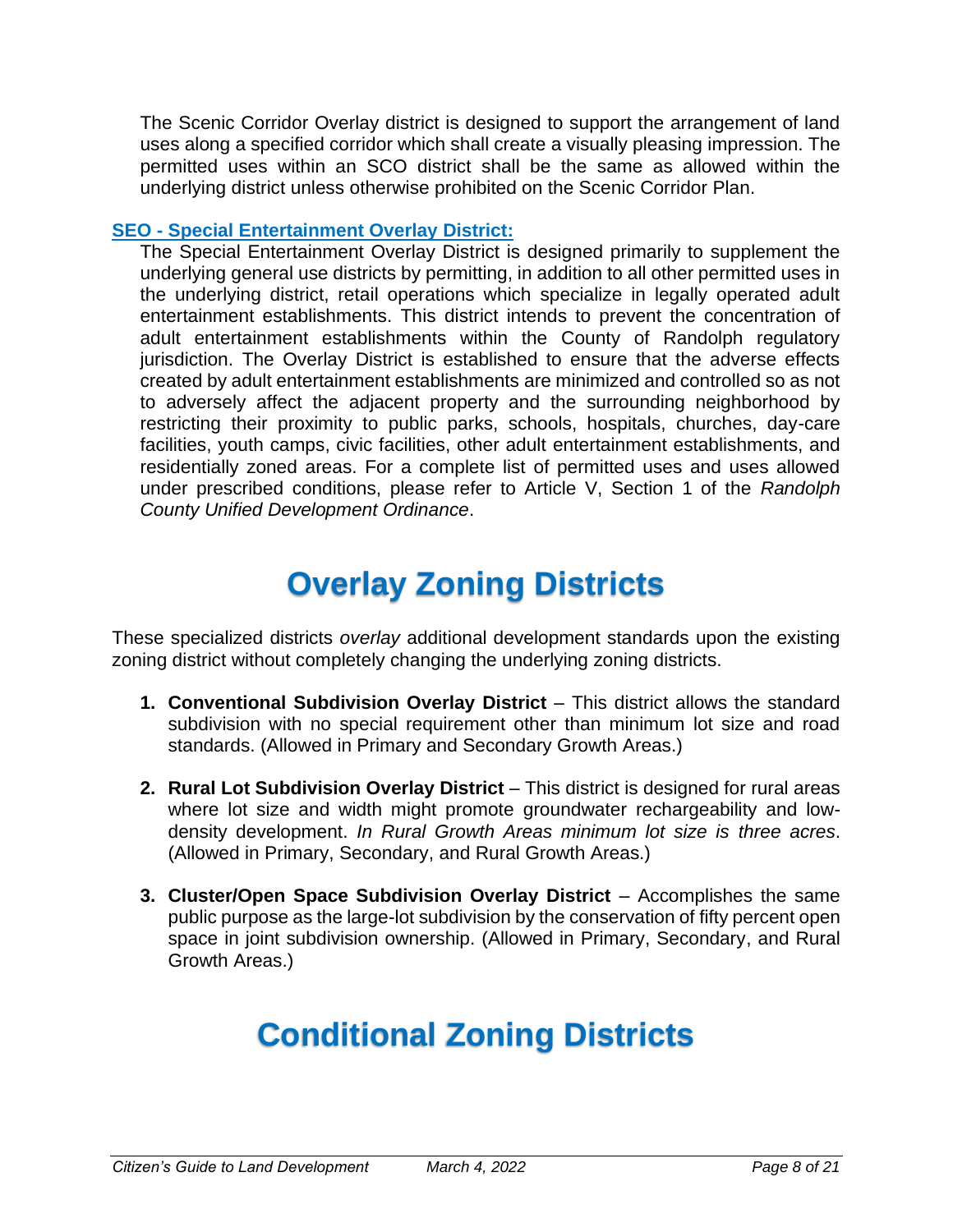Randolph County zoning regulations are designed to recognize that certain types of zoning districts would be inappropriate at particular locations without clearly defined conditions. The many zoning districts previously listed are called *general use* districts, in which a variety of uses are allowed. The *Conditional District* allows only a single-use with conditions under which the use will be allowed prescribed by the Randolph County Planning Board during the rezoning.

A Conditional District can be obtained only through rezoning and must be requested and agreed to by the applicant for rezoning. Any Conditional Zoning District so authorized shall be perpetually binding upon the property unless amended by the Randolph County Planning Board.

# **The Rezoning Process**

All rezoning applications are processed through the Department of Planning and Zoning at the Randolph County Central Permit Building, 204 East Academy Street, Asheboro. (A residential rezoning request requires a Neighborhood Information Meeting before the public hearing process.) The public hearing is before the Randolph County Planning Board. The Randolph County Planning Board will then make a final decision on the rezoning unless the case is appealed to the Board of County Commissioners.

The fee for rezoning applications is \$100.00. This fee is to offset the expense to the County for legal advertising and other costs connected to the rezoning. The complete rezoning public hearing process takes approximately 90 days depending upon when the application is submitted and the action of the Randolph County Planning Board.

The Randolph County Planning Board normally meets the Tuesday following the first Monday of each month. Meetings are held at 6:30 p.m. in the Randolph County Historic Courthouse meeting room, 145-C Worth Street, Asheboro, NC 27203.

If a rezoning case is appealed to the Board of County Commissioners, information about the public hearings along with cases to be heard can be found at the County website at [http://www.randolphcountync.gov.](http://www.randolphcountync.gov/)

### **Special Use Permit Applications**

A *Special Use Permit* request refers to a situation in which a particular kind of land use is permitted in a zoning district only when the Randolph County Planning Board issues the permit after making specific "findings" required by the Zoning Ordinance. The Randolph County Planning Board may affix appropriate conditions to the Special Use Permit for the protection of and compatibility with neighboring properties and the public interest.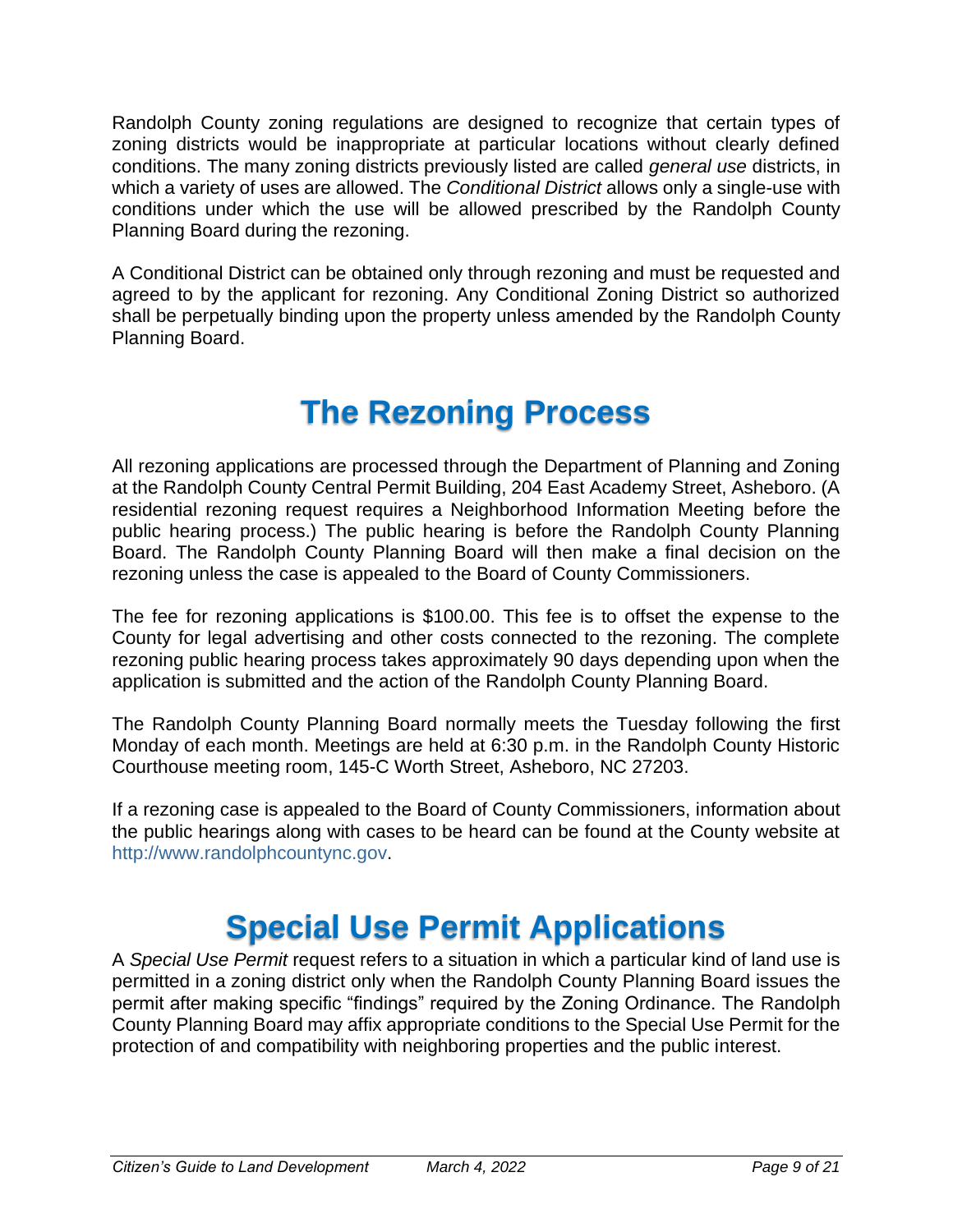Much like the judge in a courtroom setting, the Randolph County Planning Board sits as a *quasi-judicial* administrative body in its Special Use Permit review role. The main focus and role of the Board is on gathering relevant evidence and protecting the rights of citizens appearing before the Board. As a result, NC laws require that the Randolph County Planning Board follow special rules of testimony and evidence to make a required decision to issue or deny a Special Use Permit. All citizens providing information or testimony to the Board must do so under sworn oath. In granting the permit, the Randolph County Planning Board must find:

- 1. That the use will not materially endanger the public health or safety if located where proposed and developed according to the plan as submitted and approved;
- 2. That the use meets all required conditions and specifications;
- 3. That the use will not substantially injure the value of adjoining or abutting property, or that the use is a public necessity; and
- 4. That the location and character of the use if developed according to the plan as submitted and approved will be in harmony with the area in which it is to be located and in general conformity with the Land Development Plan for Randolph County.

As part of a presentation at the public hearing, it is in the interest of all parties to present specific testimony to support or oppose each of the above findings upon which the Board is required to make. Information about the public hearings along with cases to be heard can be found at the County website at [http://www.randolphcountync.gov.](http://www.randolphcountync.gov/)

# **Zoning Board of Adjustment**

The Randolph County Zoning Board of Adjustment is a quasi-judicial board empowered under law to hear appeals from a ruling by the Planning and Zoning Director or to authorize a Variance from County development regulations. Special and unique hardships must be shown before consideration for variances. Appeals from decisions of the Randolph County Zoning Board of Adjustment may be taken to the North Carolina Superior Court. Information about the public hearings along with cases to be heard can be found at the County website at [http://www.randolphcountync.gov.](http://www.randolphcountync.gov/)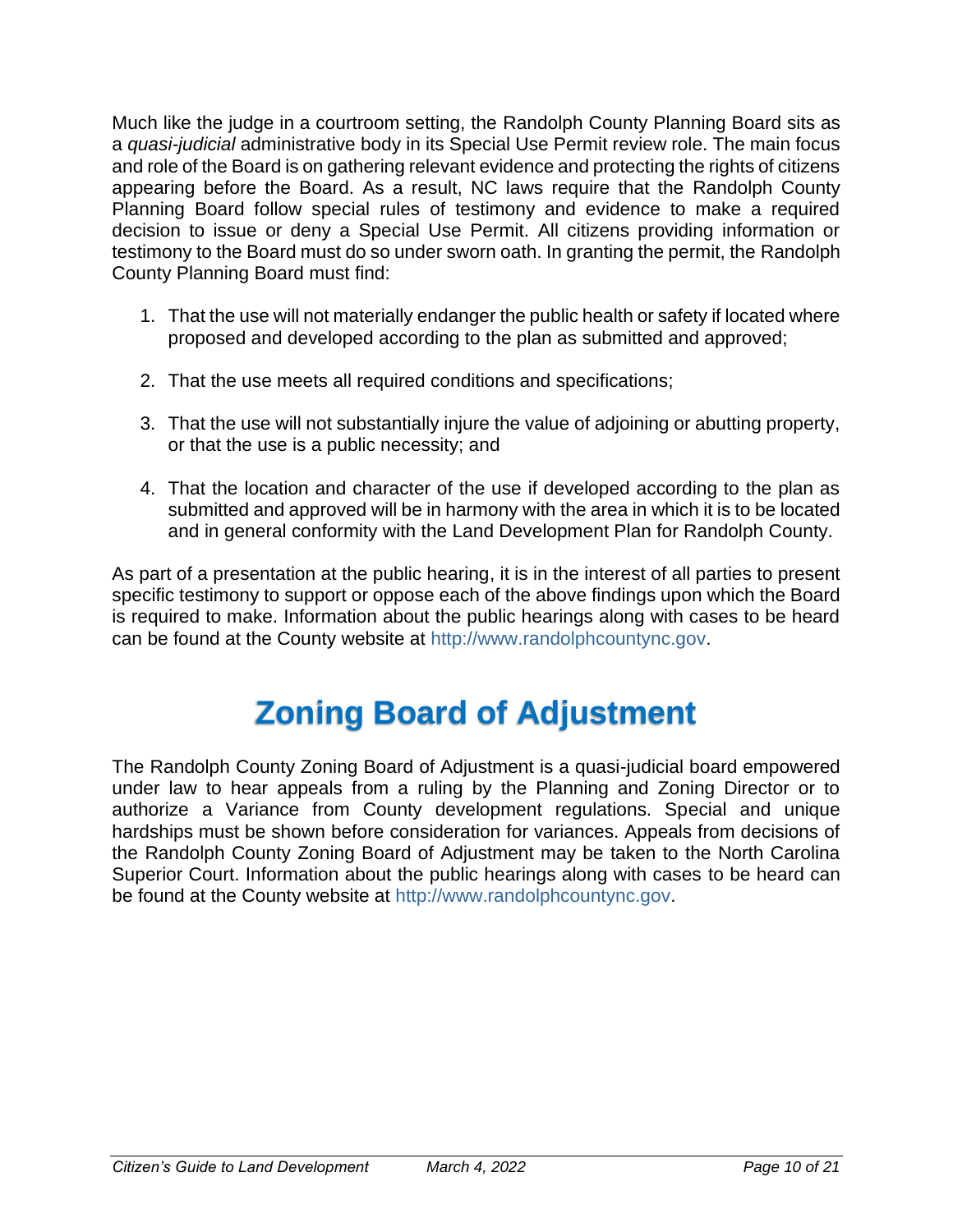# **Minimum Lot Size Requirements**

*All of the below Minimum Lot Size Requirements are based upon the property having at least 100 ft. of state-maintained road frontage. Different standards apply if the property does not have 100 ft. of state-maintained road frontage.*

### **Primary & Secondary Growth Areas:**

Watershed Areas: 40,000 sq. ft. Water Critical Areas: 80,000 sq. ft.

### **Rural Growth Areas:**

Watershed Areas: 40,000 sq. ft. Water Critical Areas: 80,000 sq. ft. Minor Subdivision: 40,000 sq. ft. Major Subdivision: 3 acres

Lot size without the minimum state-maintained road frontage is 5 acres (e.g., deeded access, easement, or private road)

**NOTE:** All lot size or building setback requirements may be enlarged or expanded pending Environmental Health requirements for septic system installation, etc.

### **Setback Requirements:**

Front, 35 ft.; Back, 30 ft.; Side, 10 ft. *The zoning permit issued for the development will have the appropriate setbacks and minimum lot size requirements.*

### **Subdivision Regulations**

A *subdivision* is the division of land into two or more tracts for sale or building development. To ensure that subdivisions meet County standards, no lot or plat within Randolph County's subdivision jurisdiction is to be transferred or recorded by the Register of Deeds until a final plat has been approved by the Randolph County Planning Board (major subdivisions) or the Planning Director (minor subdivisions).

### **Road Construction Standards:**

County private road standards can be used on subdivisions having a minimum lot size of 5 acres. No private road within Randolph County shall be longer than 1,320 feet. Also, no private road, as defined by the Subdivision Ordinance, within the County shall serve more than six lots. All private roads shall connect to a public road.

DOT public road standards apply to subdivisions that have a minimum lot size of less than five acres.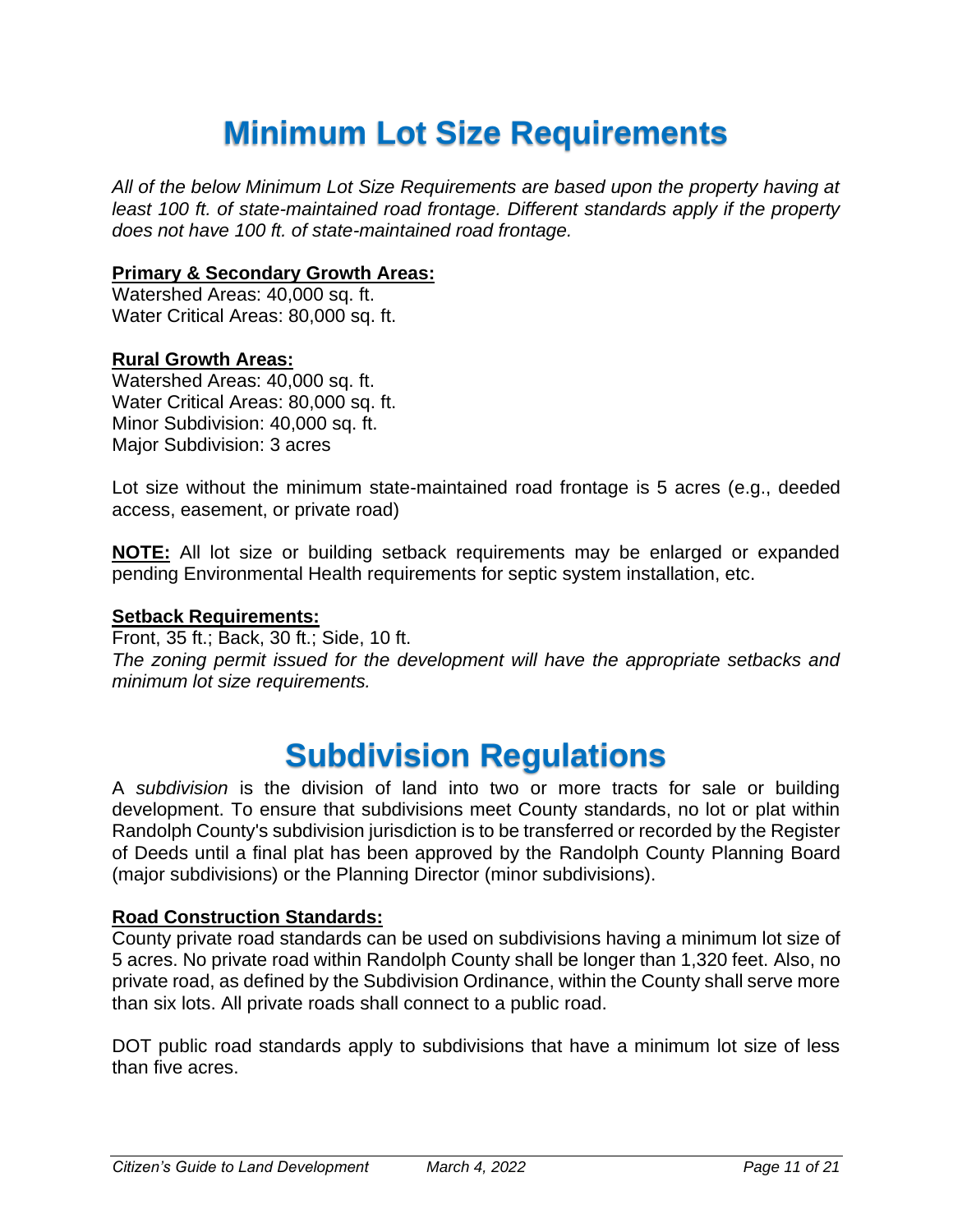### **Subdivision Plat Size Required:**

18 inches by 24 inches, 21 inches by 30 inches, or 24 inches by 36 inches mylar 8" x 14" single lot

Register of Deeds recording fee: \$21.00

### **Registration of Plats**

Registration of plats in the Office of the Register of Deeds is regulated by NCGS 47-30. Plats requiring a Randolph County Review Officer can be e-mailed to [plats@randolphcountync.gov.](mailto:plats@randolphcountync.gov) Among those requirements are the following:

- 1. North Carolina law requires that before any plat is recorded in the Office of the Register of Deeds it must first be approved by a designated Review Officer appointed by the Board of County Commissioners. Review Officer certification is provided by the County Planning Department. Once the Review Officer has certified that the plat or map meets all statutory requirements, it can be presented to the Register of Deeds for Recording.
- 2. Certification from surveyor as to the composition of the plat. Unless the surveyor indicates that a survey is of an existing parcel, all plats recorded in Randolph County must have approval from County or municipal subdivision authority.
- 3. Any map attached to a deed or other instrument must
	- a. contain the original signature and original seal of the surveyor OR
	- b. be a certified copy from the custodian of public records OR
	- c. contain the statement "This map is not a certified survey and no reliance may be placed on its accuracy."

### **Penalties for Transferring Lots in Unapproved Subdivisions:**

NCGS 160D and the *Randolph County Unified Development Ordinance* Section 707 prescribes legal penalties for persons who transfer or sell land by reference to a plat that has not been properly approved by Planning and Zoning officials or recorded in the Office of the Register of Deeds. The description by metes and bounds does not exempt property from County subdivision regulations.

Approved subdivision plats must be recorded with the Register of Deeds within 60 days of the final signed approval of the plat by the designated County officers.

The following are exceptions to County subdivision regulations and are not subject to the *Randolph County Unified Development Ordinance:*

1. The combination or recombination of portions of previously plotted lots where the total number of lots is not increased and the resultant lots are equal to or exceed the standard of the County as described herein;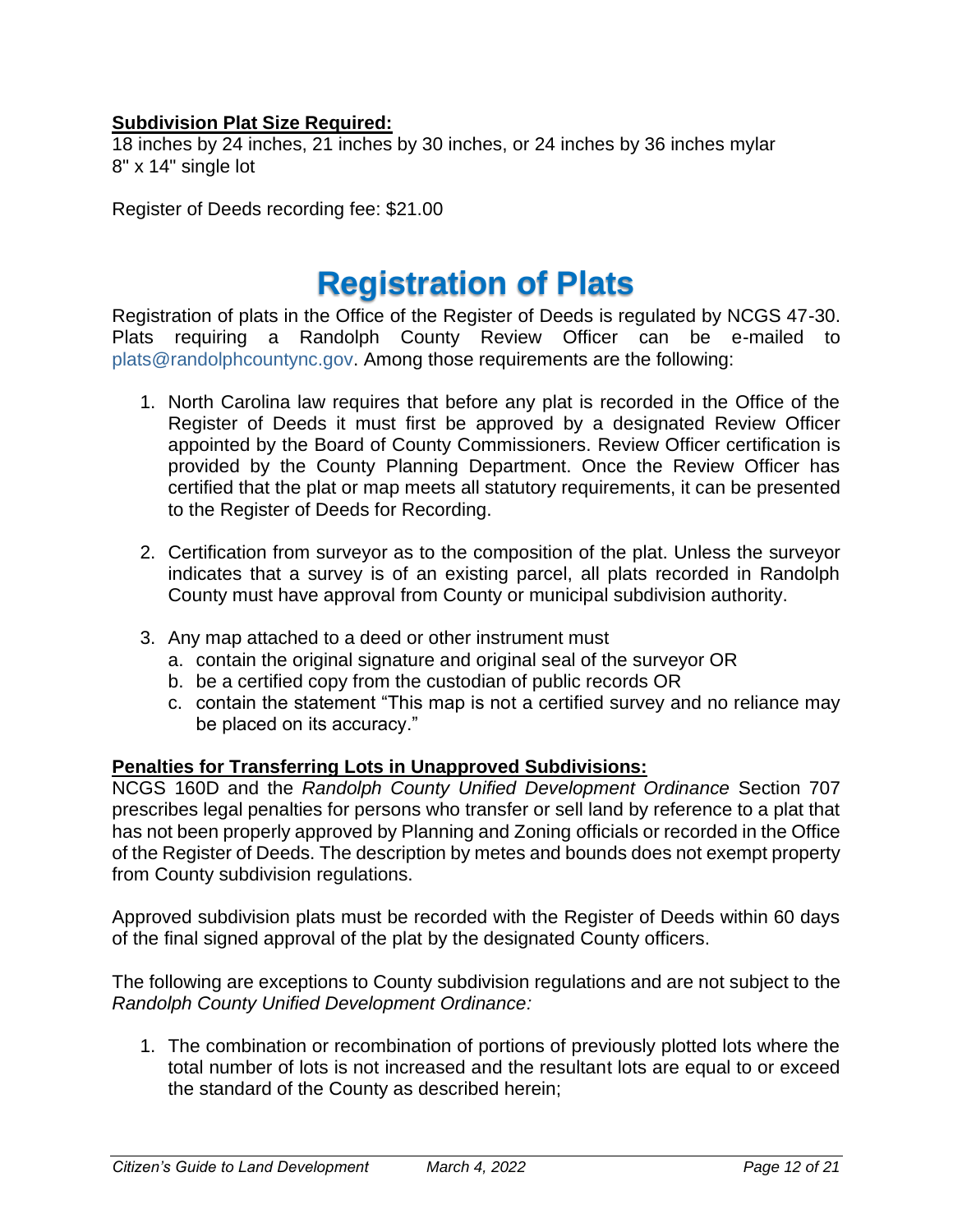- 2. The division of land into parcels greater than ten acres where no street right-ofway dedication is involved;
- 3. The public acquisition by purchase of strips of land for the widening or opening of streets;
- 4. The division of land in single ownership so that the entire area of which is no greater than two acres into not more than three lots, where no street right-of-way dedication is involved, and where the resultant lots are equal to or exceed the standards of the subdivision ordinance; and,
- 5. The division of property among heirs for the sole purpose of settling an estate.

### **Major Subdivisions:**

A *major subdivision* in Randolph County is the division of land into four or more lots or tracts. Major subdivisions must be located in either *Residential Restricted (RR)*, *Residential Mixed (RM), Residential Exclusive (RE)* zoning districts, as well as *Cluster Subdivision Overlay (CLO), Rural Lot Overlay (RLO),* and *Conventional Subdivision Overlay (CVO)* districts. Most often, major subdivision developments will require zoning approval from the Randolph County Planning Board unless the case is appealed to the Board of County Commissioners.

Major subdivisions should be planned to ensure that the housing type is compatible with that of the existing area. *Residential Exclusive (RE)* allows only site-built homes or conventional modular homes. *Residential Mixed (RM)* districts allow major subdivisions that include site-built, modular, double-wide, and single-wide (Class *A* and *B*) manufactured housing. *Residential Restricted (RR)* districts allow only site-built, modular, or Class *A* double-wide manufactured housing on permanent masonry foundations.

### **Minor Subdivisions:**

A *minor subdivision* is a division of land containing three lots or fewer. Minor subdivisions can be approved by the County Planning Director.

### **Manufactured Housing**

Randolph County land-use zoning regulations are designed to recognize that manufactured housing is an affordable and acceptable method of providing owneroccupied housing. As a result, County zoning regulations do not unnecessarily restrict manufactured housing; however, Randolph County regulations do regulate the placement and appearance of manufactured homes to assure their compatibility with neighboring site-built homes.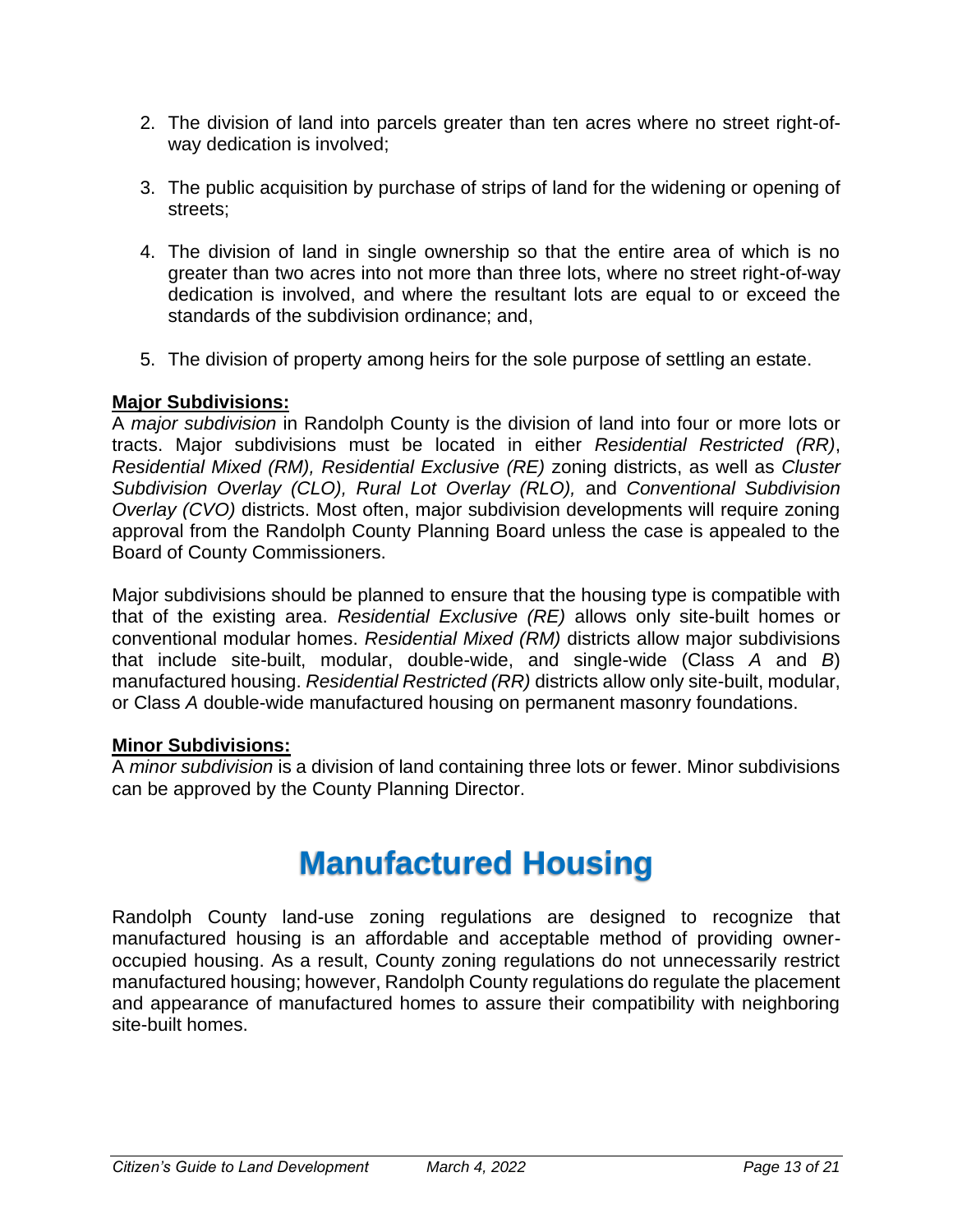**RR** - *Residential Restricted* zoning districts allow only major subdivisions that consist of site-built (conventional) housing, or Class *A* double-wide manufactured housing on permanent masonry foundations.

**RM** - *Residential Mix* zoning districts allow only major subdivisions that consist of all types of housing including single-wide mobile homes.

**RA** - *Residential Agricultural* zoning districts allow minor subdivisions consisting of all types of housing including owner-occupied single-wide mobile homes.

### **Mobile Home Parks**

*Mobile Home Parks* consisting of more than two units for rental purposes located on one tract (in same ownership) are allowed in *Residential Mixed* zoning districts after issuance of a Conditional Use or Special Use Permit by the Randolph County Planning Board, or Board of County Commissioners if the case is appealed. Mobile Home Park development is subject to standards and requirements outlined in County ordinances.

### **Watershed Protection and Critical Areas**

Almost the entire northern half of Randolph County is in one of the following watersheds: Randleman Lake, Lake Reese, Sandy Creek, Rocky River, Lake Lucas, Bunch Lake, Polecat Creek, Badin Lake, and Bear Creek. The topography of the land in watersheds is such that all drainage would eventually lead to the reservoir. Minimum lot sizes and watershed classification are mandated and approved by the State.

Randolph County also provides Water Critical Area protection to all areas within one-half mile of the reservoir water line. Minimum lot size and development standards in the critical areas are designed to provide additional protection to the County's water resources.

County and State watershed regulations strictly regulate the amount of impervious surface that can be built upon lands located within a watershed area. Developers should contact the County Planning Department to determine the allowed impervious surface coverage for any project other than a single-family residence.

# **Flood Zone Management**

**IT IS THE POLICY OF RANDOLPH COUNTY NOT TO ENCOURAGE DEVELOPMENT WITHIN THE AREAS OF CLASS** *A* **FLOOD HAZARD BOUNDARIES.** A special *Flood Development Permit* must be issued by the County Flood Administrator before any construction commences within these areas. After obtaining the permit, all structures must be elevated or floodproofed two feet above base flood elevation. On streams where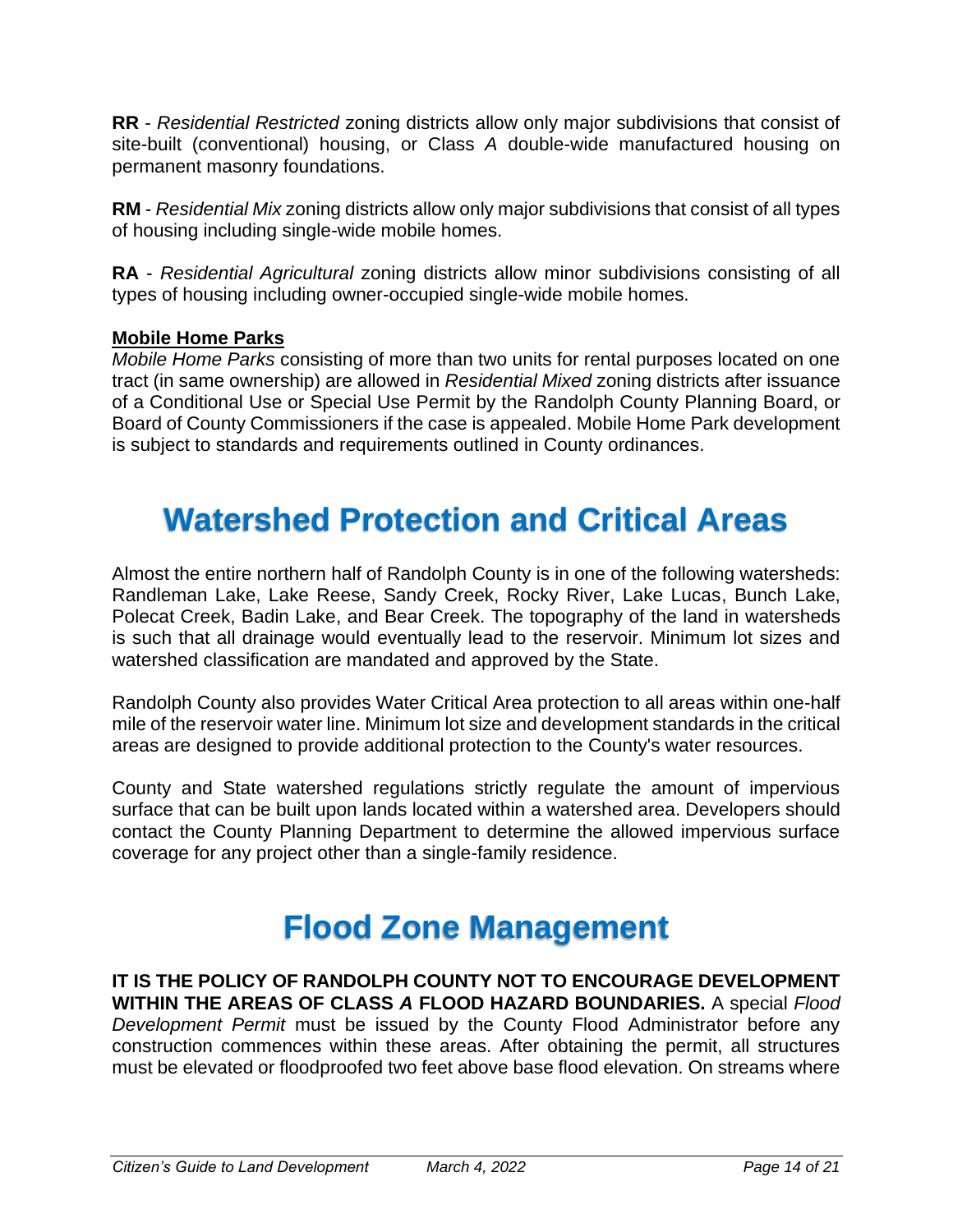floodways have not been designated, Randolph County requires a setback of two times the stream width or twenty (20) feet, whichever is greater.

Property Development Technicians will review appropriate floodway maps before your issuance of a zoning permit. If your proposed construction may be close to the floodplain, the permit will be flagged for an on-site field inspection by the Environmental Health Department, or the Planning Department staff.

### **Soil Erosion Control Plans**

Randolph County requires that *Soil Erosion Control Plans* be submitted by the developer of affected property to the North Carolina Division of Land Resources. The North Carolina Sedimentation Pollution Control Act requires that a *Soil Erosion and Sedimentation Control Plan* be approved by the State before beginning any land disturbance of more than one acre. NCGS 160A-417 requires that a soil erosion control plan must be approved for the site of the building activity before the County can issue a building permit. Randolph County routinely notifies the appropriate State agency when development is occurring that may require compliance with these State laws. *Strict legal penalties can result from a developer's willful non-compliance with these regulations***.**

### **Agricultural/Farm Use of Land**

Randolph County zoning regulations shall not apply to *bona fide* farms as defined in NCGS 160D and the *Randolph County Unified Development Ordinance*. They do not impose or exercise any controls over croplands, timberlands, pasture lands, orchards, idle land, or other farmhouses, barn, poultry house, or other farm buildings, including tenant or other houses for persons working on farms, as long as such shall be in the same ownership as the farm and located on the farm. There is, however, a process that has to be followed to have any farm building exempt from building permits. Please contact our office for more information regarding this exemption.

# **Property Addressing**

Randolph County provides a uniform system of addressing for all structures located within the county. Addresses issued by the County are required for postal service and public service utilities and are a vital component of the County's Enhanced 911 emergency response telephone system. *New addressed are assigned once necessary permits are obtained.*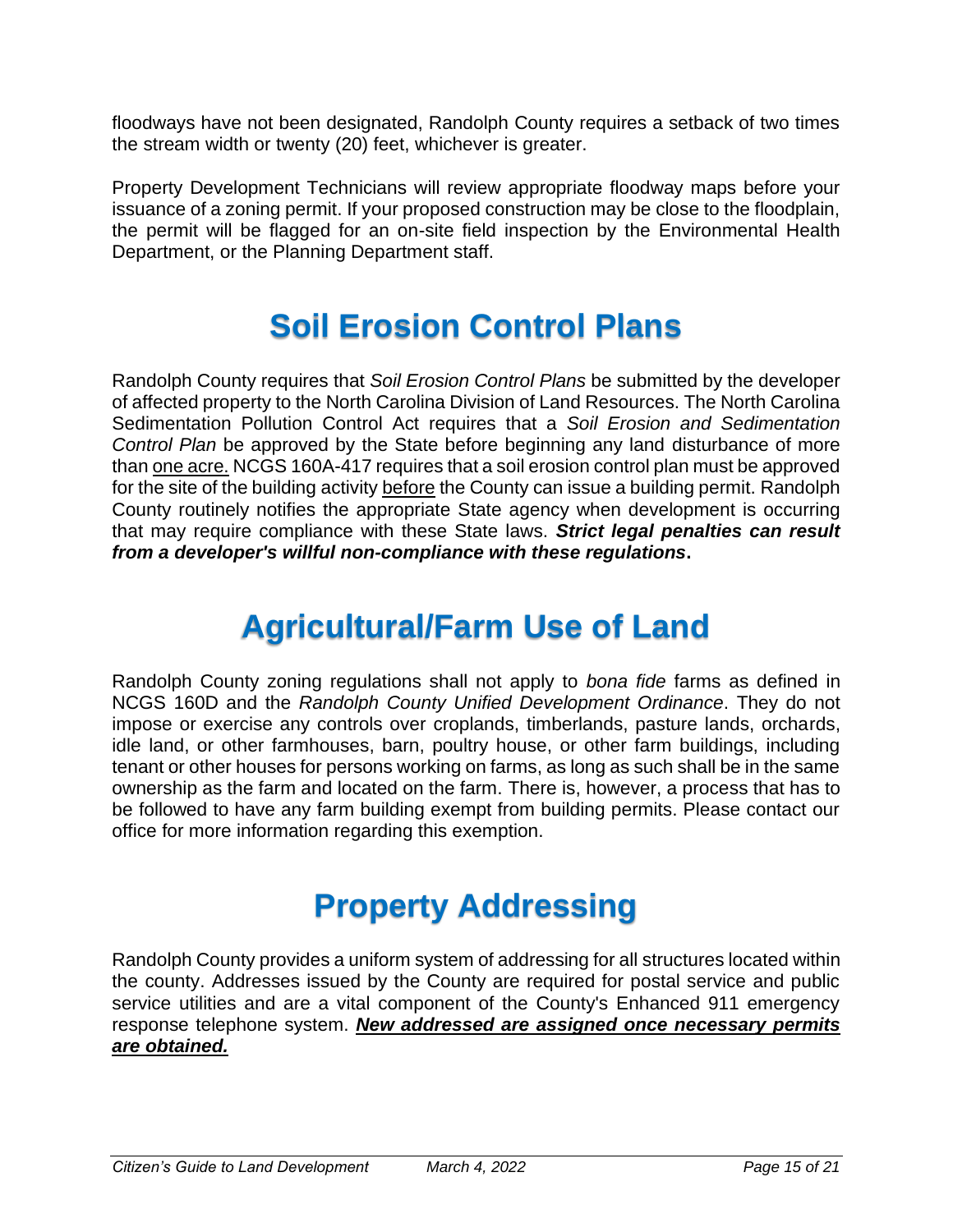The preceding has been a summary of Randolph County Land Development standards and procedures. **It should be used only as a quick reference.**

For more detailed information concerning land records and development, the following Randolph County agencies can be of assistance to you.

### **Department of Planning and Zoning**

Randolph County Central Permit Building 204 East Academy Street, P O Box 771 Asheboro, NC 27204 (336) 318-6555, Fax (336) 318-6550 Jay Dale, Director [planning@randolphcountync.gov](mailto:planning@randolphcountync.gov)

### **Building Inspections Department**

Randolph County Central Permit Building 204 East Academy Street, P O Box 771 Asheboro, NC 27204 (336) 318-6565 (Asheboro) David Bryant, Building Code Administrator

#### **Office of the Register of Deeds**

Shaw Building 158 Worth Street Asheboro, NC 27203 (336) 318-6960 Krista M. Lowe, Register of Deeds

#### **Tax Department**

Randolph County Office Building 725 McDowell Road Asheboro, NC 27205 (336) 318-6500 Debra Hill, Tax Supervisor

#### **Environmental Health Section**

Randolph County Health Department Randolph County Central Permit Building 204 East Academy Street Asheboro, NC 27203 (336) 318-6262, Fax (336) 318-6265 Wayne Jones, Environmental Health Supervisor

#### **Randolph County Soil and Water Conservation Service**

Soil Conservation Services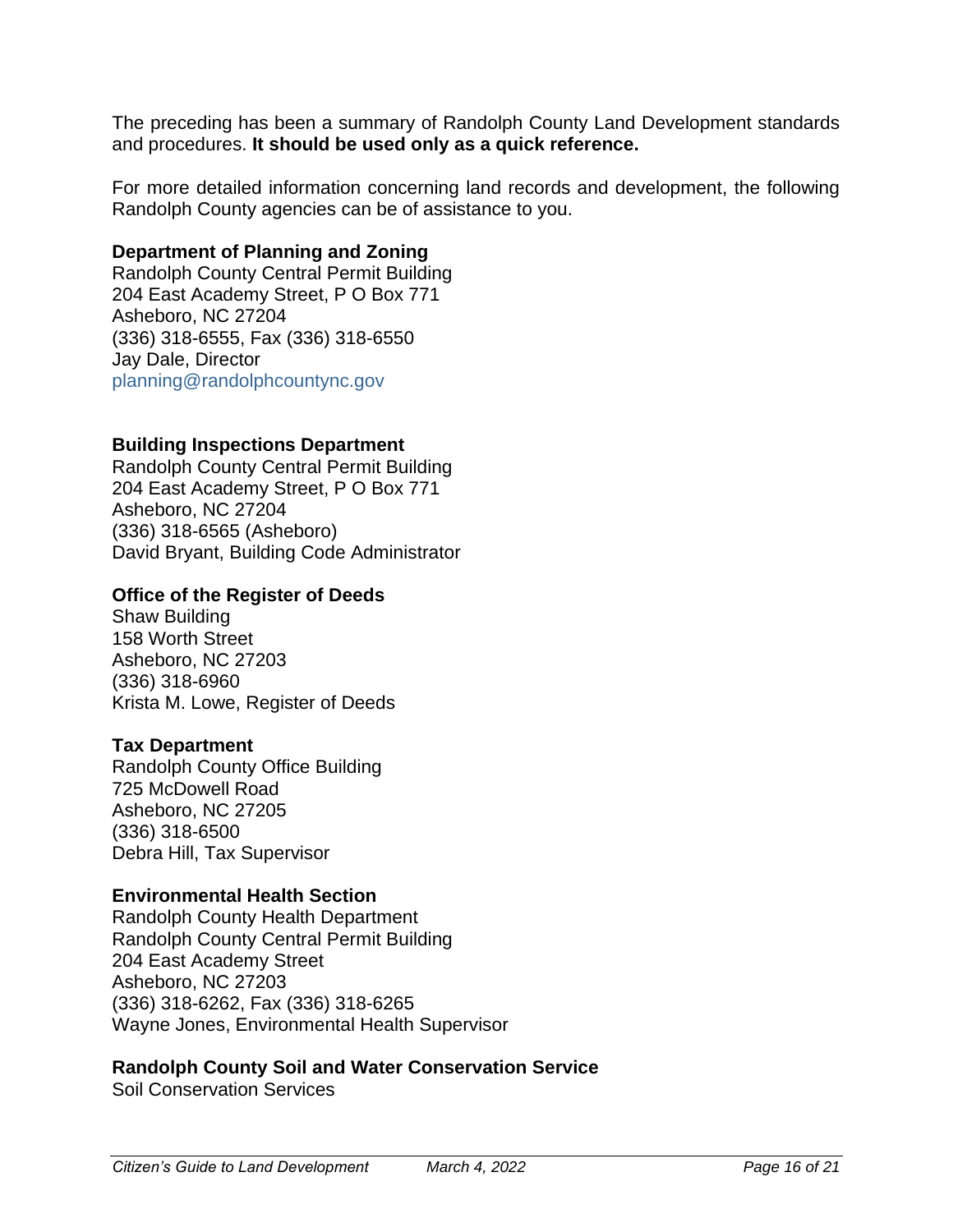2222-A S Fayetteville Street Asheboro, NC 27203 (336) 318-6490, Fax (336) 318-6494 Jenny Parks, Supervisor

### **Cooperative Extension Services**

1003 S Fayetteville Street Asheboro, NC 27203 (336) 318-6000 (Asheboro), Fax 318-6011 Kenneth Sherin, Director

# **Randolph County Building Inspections Operations Policy**

Randolph County conducts North Carolina Building Code Inspections within all areas of Randolph County **(excluding the City of Asheboro).** This centralized inspection program has proven cost-effective and personnel efficient for both the County and participating municipalities.

The following information outlines basic information concerning the Randolph County Centralized Building Inspections Program and includes a current building permit fee schedule.

Additional information may be obtained by contacting the Building Inspections Department at the Randolph County Central Permit Building, 204 East Academy Street, Asheboro, North Carolina, (336) 318-6565.

### **Building Inspections Program**

All-State required building inspections within Randolph County are performed by the County Building Code Enforcement Officials (except within the City of Asheboro).

### **Zoning Clearance**

Each municipality must issue appropriate zoning permits and clearance before the County issues a building permit. Enforcement of municipal zoning regulations remains that of the municipality. Also, County zoning clearance must be obtained for any property within County jurisdiction.

### **Minimum Inspections Standards**

Randolph County, as required by North Carolina law, enforces the construction requirements as outlined by the North Carolina Building Code. A building permit must be obtained before the construction of any new building or structure.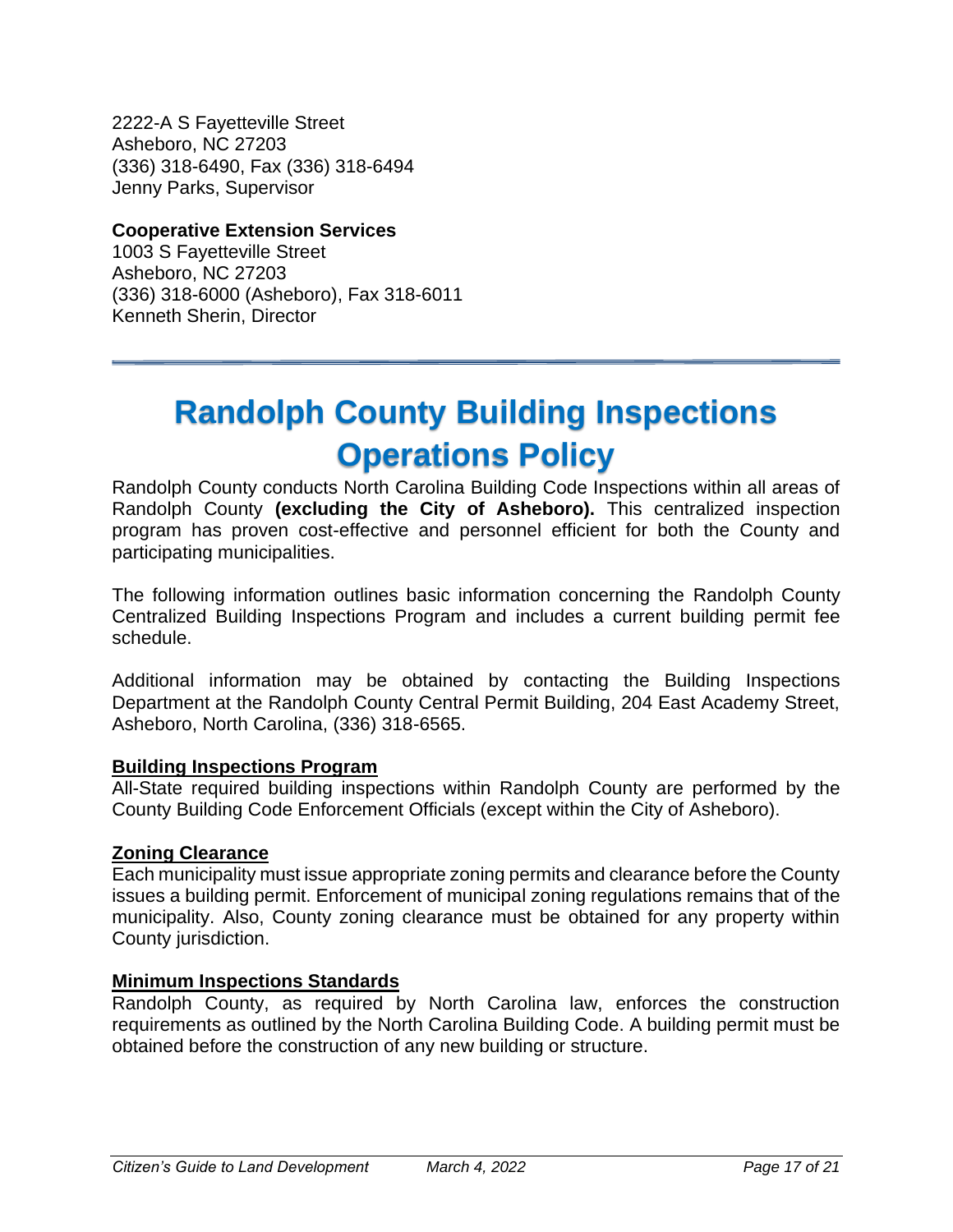Also, a building permit must be obtained for any renovations or remodeling that totals \$8,500.00 or more. Changes in load-bearing structures must also obtain a building permit.

State Building Code laws also require that appropriate electrical, plumbing, and mechanical permits are obtained before installation or changes of service.

### **Policy Toward Timely Inspections**

Randolph County attempts to conduct all inspections received by 12:00 a.m. the same day as the request. All inspection requests that are received after 12:00 a.m. will be performed by 5:00 p.m. the following working day when possible. All inspections will be performed within three working days from its request.

### **Farm/Agricultural Buildings**

Building permits are not required for farm/agricultural buildings as defined by North Carolina General Statutes. However, you should contact the Building Inspections office to ensure that your proposed construction would be exempt as a farm building. Electrical inspections are required for farm/agricultural buildings.

### **Permit Fee Schedule**

*The below fee schedule became effective on November 1, 2016. Always check the County website to make sure the below fee schedule is still in effect.*

### **Building Permit**

(includes insulation, decks, and porches)

| Note: For minimum permit, more than two inspections will be charged an additional \$30.00 fee. |  |
|------------------------------------------------------------------------------------------------|--|
|                                                                                                |  |

### **Electrical Permits**

Minimum charge (saw service, moved service, *etc.*): \$30.00 *Note: For minimum permit, more than two inspections will be charged an additional \$30.00 fee.*

| <b>Commercial /Residential Electrical Services:</b> |  |
|-----------------------------------------------------|--|
|                                                     |  |
|                                                     |  |
|                                                     |  |
|                                                     |  |
|                                                     |  |
|                                                     |  |
|                                                     |  |
|                                                     |  |
|                                                     |  |

Other residential inspections (duplex, multi-family residence)................... \$60.00 per unit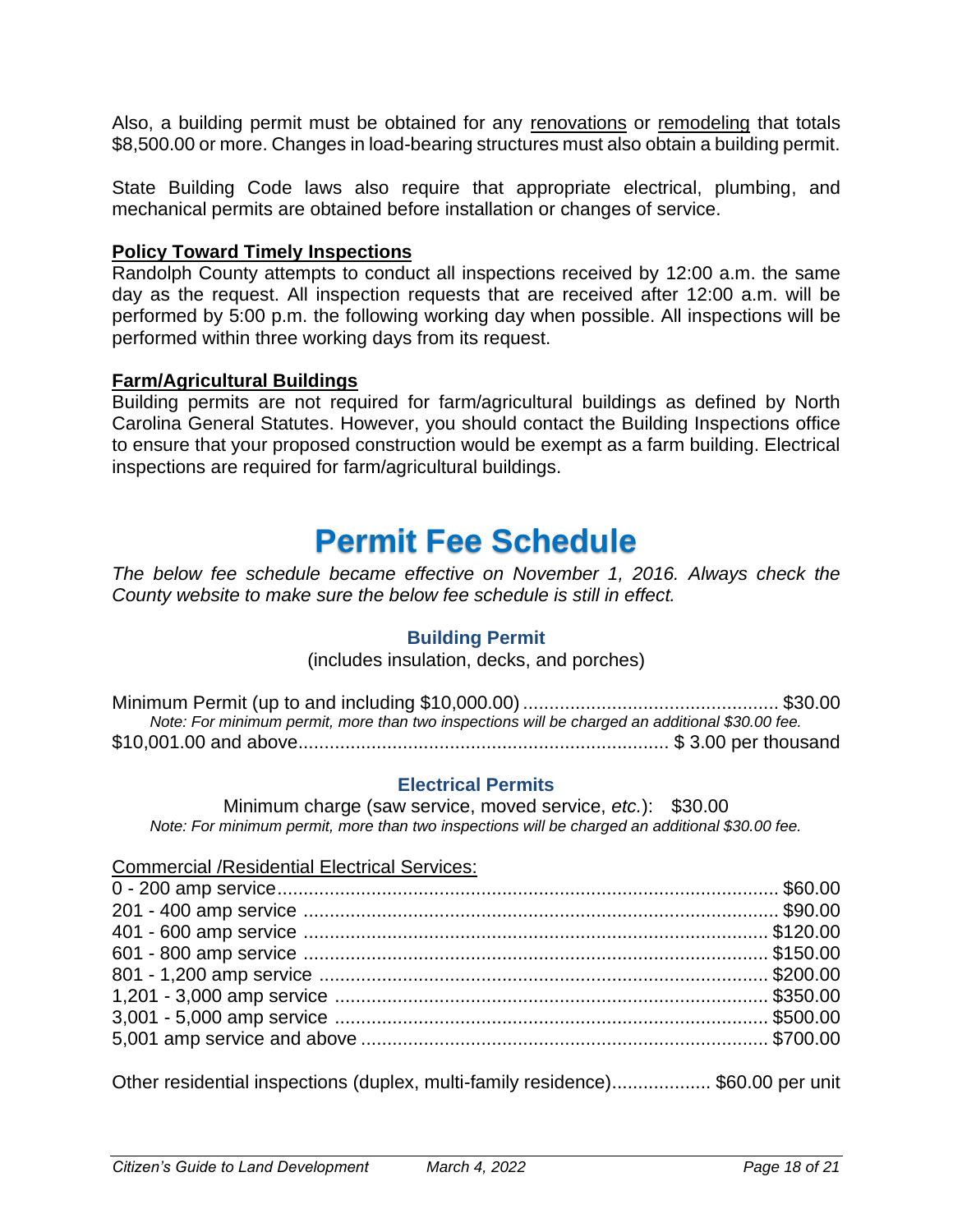### Farm Buildings:

If multiple farm buildings are fed from a single electrical service, the fee shall be \$30.00 per building plus an amperage fee.

### **Plumbing Permits**

Minimum charge (gas line, sewer line, water heater, *etc.*): \$30.00 *Note: For minimum permit, more than two inspections will be charged an additional \$30.00 fee.*

#### Commercial /Residential:

Other residential inspections (duplex, farm buildings, etc.) ...................... \$60.00 per unit

### **Heating and Air-Conditioning Permits**

Minimum charge (gas line, duct only, *etc.*): \$30.00

*Note: For minimum permit, more than two inspections will be charged an additional \$30.00 fee.*

### Commercial /Residential:

| Other residential inspections (duplex, farm buildings, etc.) \$60.00 per unit |  |
|-------------------------------------------------------------------------------|--|

### **Mobile Home Setup Permits**

Single-family residence (includes all permits) .. \$150.00*Includes decks and porches of any size*

### **Modular Home Setup Permits**

Single-family residence (includes all permits) .. \$500.00*Includes decks and porches of any size*

### **Holiday and After Hours Inspections**

### **Other Fees**

| Re-open expired permit (Up to 6 years old) (each permit) \$30.00 |  |
|------------------------------------------------------------------|--|
|                                                                  |  |
|                                                                  |  |
|                                                                  |  |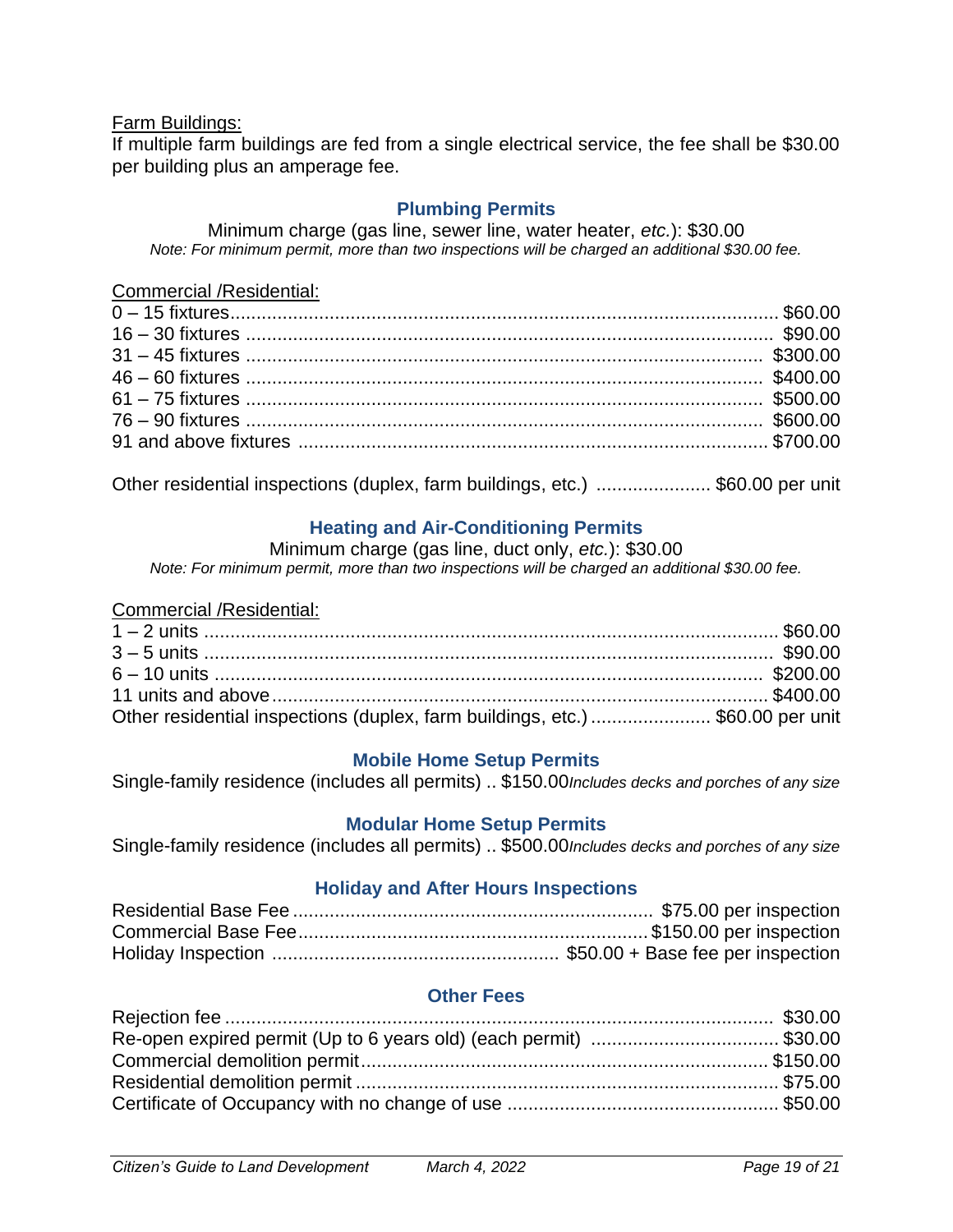| Failure to obtain finals after Temporary Certificate of Occupancy\$100.00           |  |
|-------------------------------------------------------------------------------------|--|
|                                                                                     |  |
|                                                                                     |  |
| Consultation Inspections (Daycare, ABC License, Change of Occupancy, etc.,) \$50.00 |  |

### **Basis for Determining Construction Valuation for Building Permits Issued in Randolph County**

New construction valuation shall be based on the most recent version of the International Code Council Building Valuation Data. Renovations, alterations, or special circumstances may be determined by other methods upon approval by the Director of Inspections or Plan Reviewer.